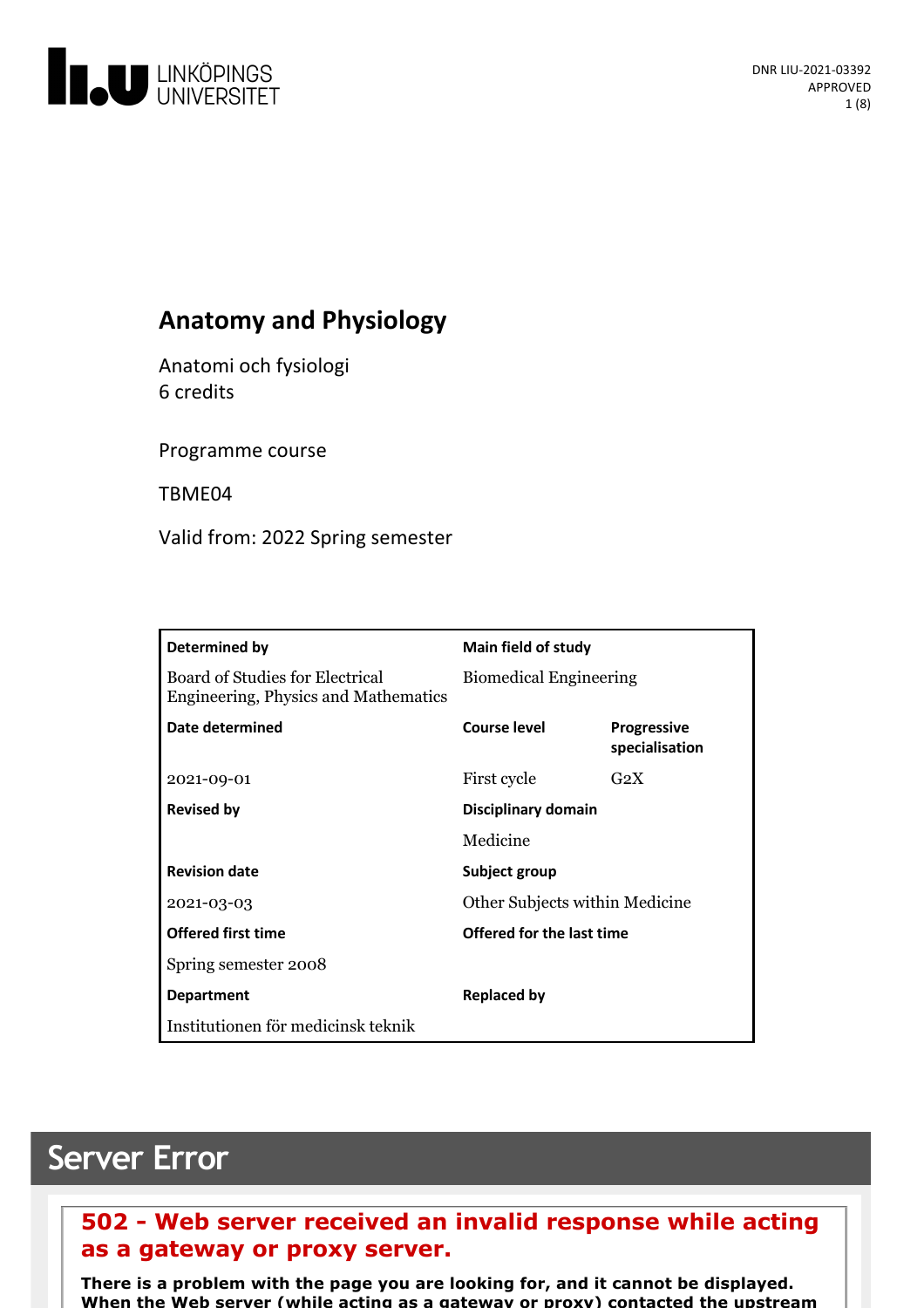# Course offered for

- Master of Science in Mechanical Engineering
- Master of Science in Computer Science and Engineering
- Master of Science in Information Technology
- Master of Science in Computer Science and Software Engineering
- Master of Science in Applied Physics and Electrical Engineering
- Master of Science in Applied Physics and Electrical Engineering International
- Bachelor of Science in Engineering Electronics
- Master's Programme in Biomedical Engineering

## Prerequisites

Basic skills from first and second academic year at LiTH.

## Intended learning outcomes

The course will provide basic knowledge in the science of medicine, that is usable for a general understanding of human anatomy and physiology. The course is preparatory for further studies in Biomedical Engineering and Medical Informatics.

After completing the course, the student would be able to independently describe the normal structure and function of the human body, from cell and tissue level to organ system level, and be able to use correct terminology. The student must be able to describe how the different parts of the body function individually as well as in a context.

## Course content

The basic anatomy and physiology of the human body. Medical terminology, an overview of the cellular level of organisation and the concept of homeostasis. The course covers the organ systems of the human body: the musculoskeletal system, the nervous system, the special senses, the digestive system and metabolism, the cardiovascular system, the respiratory system and the urinary system.

# Teaching and working methods

Lectures, seminars and laboratory work.

# **Server Error**

## **502 - Web server received an invalid response while acting as a gateway or proxy server.**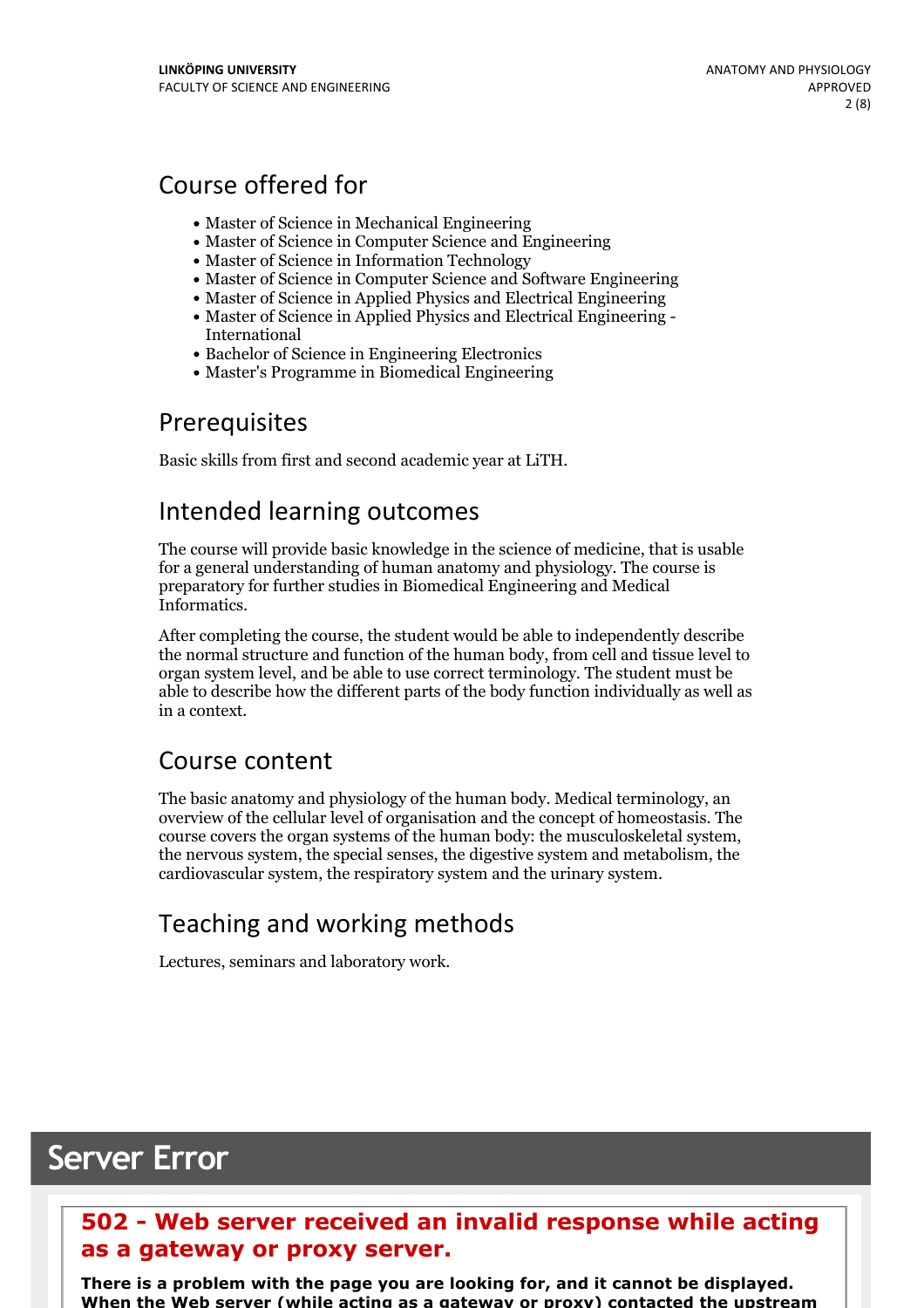## **as a gateway or proxy server.**

There is a problem with the page you are looking for, and it cannot be displayed.<br>When the Web server (while acting as a gateway or proxy) contacted the upstream **content server, it received an invalid response from the content server.**

**502 - Web server received an invalid response while acting**

## Examination

| DIT <sub>1</sub> | Digital Examination | 3.5 credits | U, 3, 4, 5 |
|------------------|---------------------|-------------|------------|
| LAB <sub>1</sub> | Laboratory Work     | 2 credits   | U.G        |
| UPG1             | <b>Seminars</b>     | 0.5 credits | U.G        |

## Grades

Four-grade scale, LiU, U, 3, 4, 5

# Other information

### **Supplementarycourses**

- Biomedical Signal Processing
- Medical Imaging
- Physiological Pressures and Flows
- Technology in Intensive Care and Surgery
- Medical Information Systems
- Biomedical Modeling and Simulation

### **About teaching and examination language**

The teaching language is presented in the Overview tab for each course. The examination language relates to the teaching language as follows:

- If teaching language is "Swedish", the course as a whole could be given in Swedish, or partly in English. Examination language is Swedish, but parts
- of the examination can be in English. If teaching language is "English", the course as <sup>a</sup> whole is taught in English. Examination language is English. If teaching language is "Swedish/English", the course as <sup>a</sup> whole will be
- taught in English if students without prior knowledge of the Swedish language participate. Examination language is Swedish or English depending on teaching language.

### **Other**

The course is conducted in a manner where both men's and women's experience and knowledge are made visible and developed.

The planning and implementation of a course should correspond to the course syllabus. The course evaluation should therefore be conducted with the course syllabus as a starting point.

If special circumstances prevail, the vice-chancellor may in a special decision specify the preconditions for temporary deviations from this course syllabus, and delegate the right to take such decisions.

# **Server Error**

## **502 - Web server received an invalid response while acting as a gateway or proxy server.**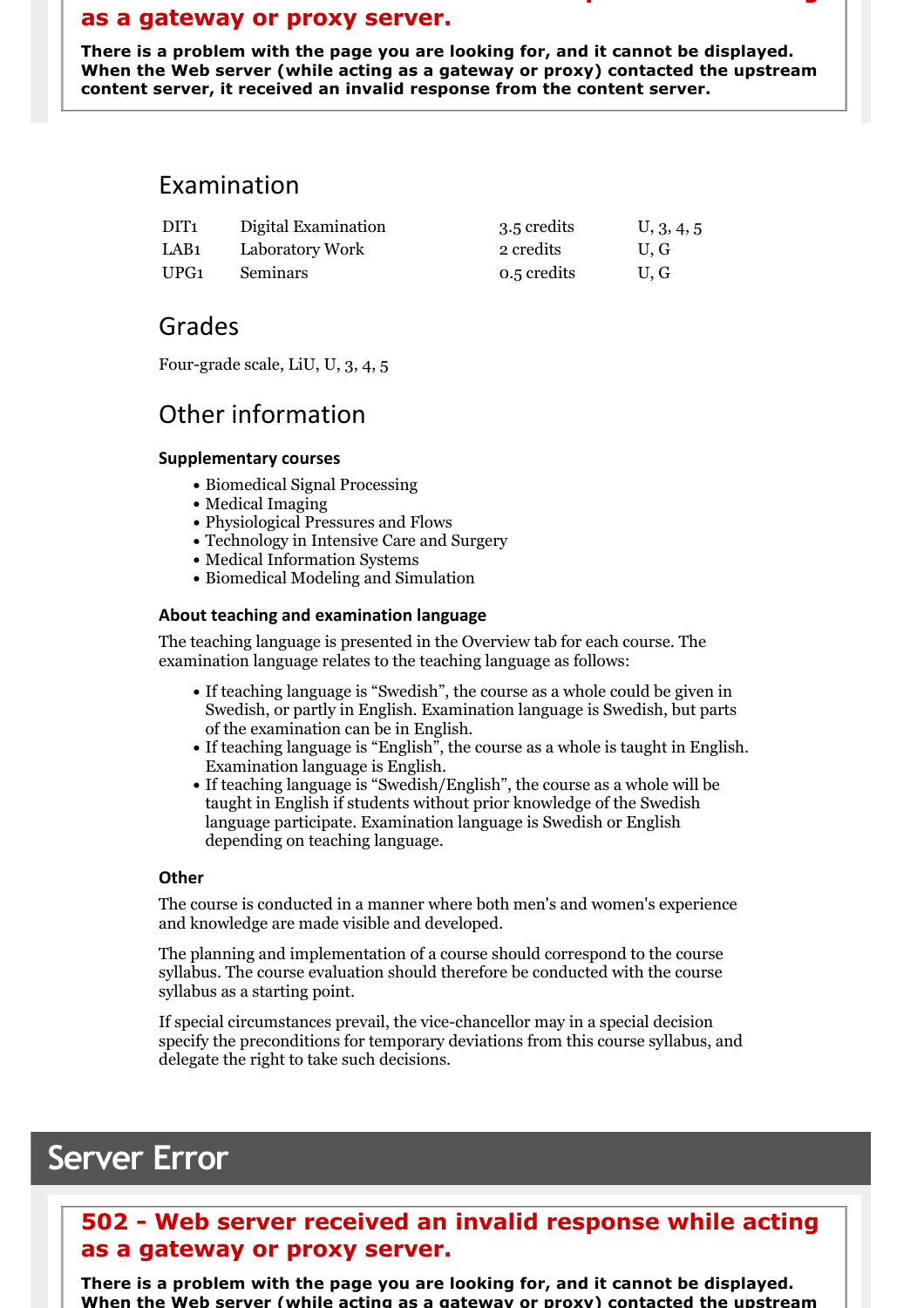# **Common rules**

### Course syllabus

A syllabus must be established for each course. The syllabus specifies the aim and contents of the course, and the prior knowledge that a student must have in order to be able to benefit from the course.

### Timetabling

Courses are timetabled after a decision has been made for this course concerning its assignment to a timetable module.

### Interruption in and deregistration from a course

The LiU decision, Guidelines concerning confirmation of participation in education (Dnr LiU-2020-02256), states that interruptions in study are to be recorded in Ladok. Thus, all students who do not participate in a course for which they have registered must record the interruption, such that the registration on the course can be removed. Deregistration from or interrupting a course is carried out using <sup>a</sup> web-based form: https://www.lith.liu.se/for- [studenter/kurskomplettering?l=en.](https://www.lith.liu.se/for-studenter/kurskomplettering?l=en)

### Cancelled courses and changes to the course syllabus

Courses with few participants (fewer than 10) may be cancelled or organised in a manner that differs from that stated in the course syllabus. The Dean is to deliberate and decide whether a course is to be cancelled or changed from the course syllabus.

### Guidelines relating to examinations and examiners

For details, see Guidelines for education and examination for first-cycle and second-cycle education at Linköping University, Dnr LiU-2020-04501 [\(http://styrdokument.liu.se/Regelsamling/VisaBeslut/917592\)](http://styrdokument.liu.se/Regelsamling/VisaBeslut/917592).

An examiner must be employed as a teacher at LiU according to the LiU Regulations for Appointments, Dnr LiU-2021-01204 [\(https://styrdokument.liu.se/Regelsamling/VisaBeslut/622784](https://styrdokument.liu.se/Regelsamling/VisaBeslut/622784)). For courses in second-cycle, the following teachers can be appointed as examiner: Professor (including Adjunct and Visiting Professor), Associate Professor (including Adjunct), Senior Lecturer (including Adjunct and Visiting Senior Lecturer), Research Fellow, or Postdoc. For courses in first-cycle, Assistant Lecturer (including Adjunct and Visiting Assistant Lecturer) can also be appointed as examiner in addition to those listed for second-cycle courses. In exceptional cases, a Part-time Lecturer can also be appointed as an examiner at both first- and second cycle, see Delegation of authority for the Board of Faculty of Science and Engineering.

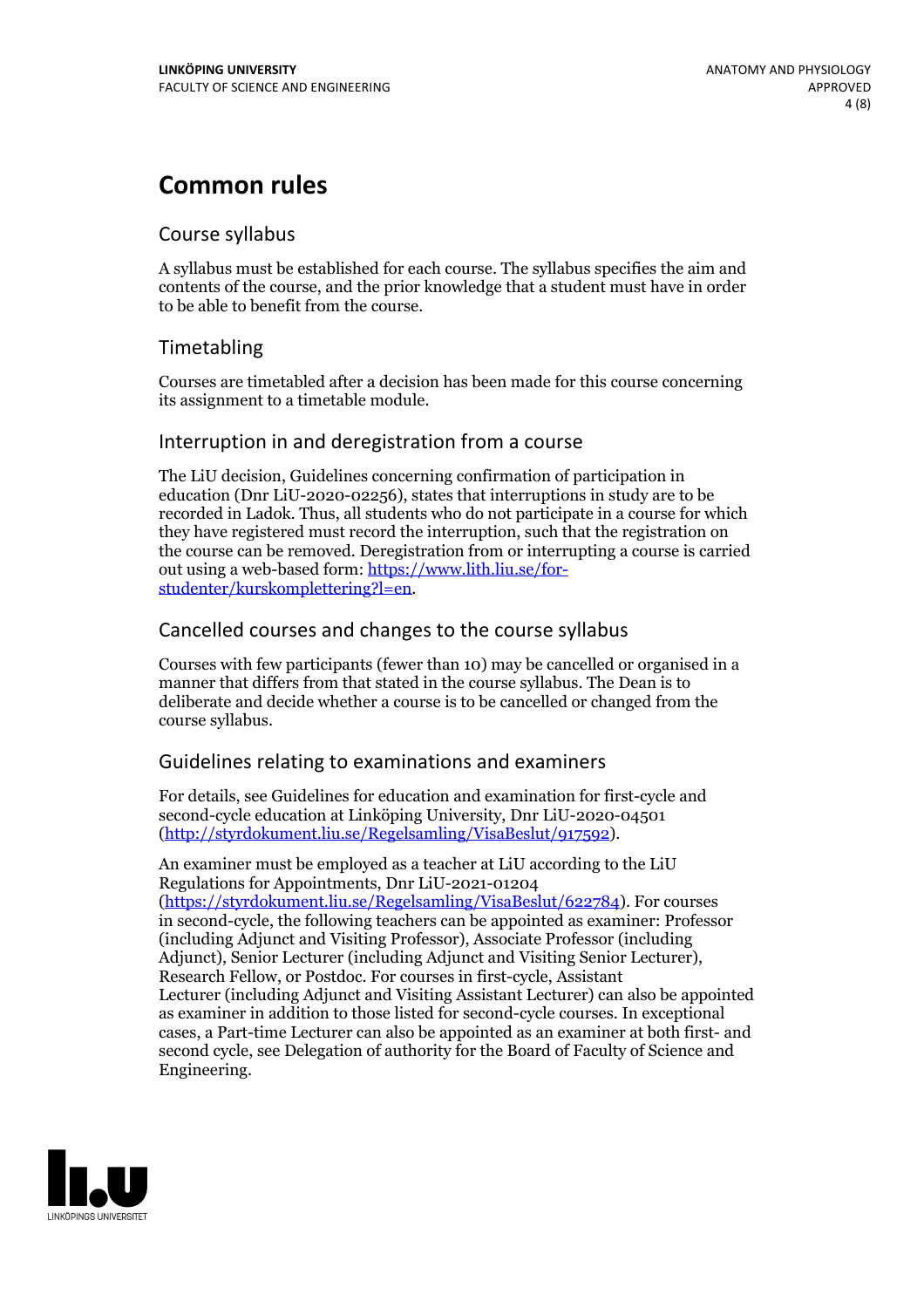### Forms of examination

#### **Principles for examination**

Written and oral examinations and digital and computer-based examinations are held at least three times a year: once immediately after the end of the course, once in August, and once (usually) in one of the re-examination periods. Examinations held at other times are to follow a decision of the faculty programme board.

Principles for examination scheduling for courses that follow the study periods:

- courses given in VT1 are examined for the first time in March, with re-examination in June and August
- courses given in VT2 are examined for the first time in May, with re-examination in August and October
- courses given in HT1 are examined for the first time in October, with re-examination in January and August
- courses given in HT2 are examined for the first time in January, with re-examination in March and in August.

The examination schedule is based on the structure of timetable modules, but there may be deviations from this, mainly in the case of courses that are studied and examined for several programmes and in lower grades (i.e. 1 and 2).

Examinations for courses that the faculty programme board has decided are to be held in alternate years are held three times during the school year in which the course is given according to the principles stated above.

Examinations for courses that are cancelled orrescheduled such that they are not given in one or several years are held three times during the year that immediately follows the course, with examination scheduling that corresponds to the scheduling that was in force before the course was cancelled or rescheduled.

When a course, or a written examination (TEN, DIT, DAT), is given for the last time, the regular examination and two re-examinations will be offered. Thereafter, examinations are phased out by offering three examinations during the following academic year at the same times as the examinations in any substitute course. If there is no substitute course, three examinations will be offered during re- examination periods during the following academic year. Other examination times are decided by the faculty programme board. In all cases above, the examination is also offered one more time during the academic year after the following, unless the faculty programme board decides otherwise. In total, 6 re-examinations are offered, of which 2 are regular re-examinations. In the examination registration system, the examinations given for the penultimate time and the last time are denoted.

If a course is given during several periods of the year (for programmes, or on different occasions for different programmes) the faculty programme board or boards determine together the scheduling and frequency of re-examination occasions.

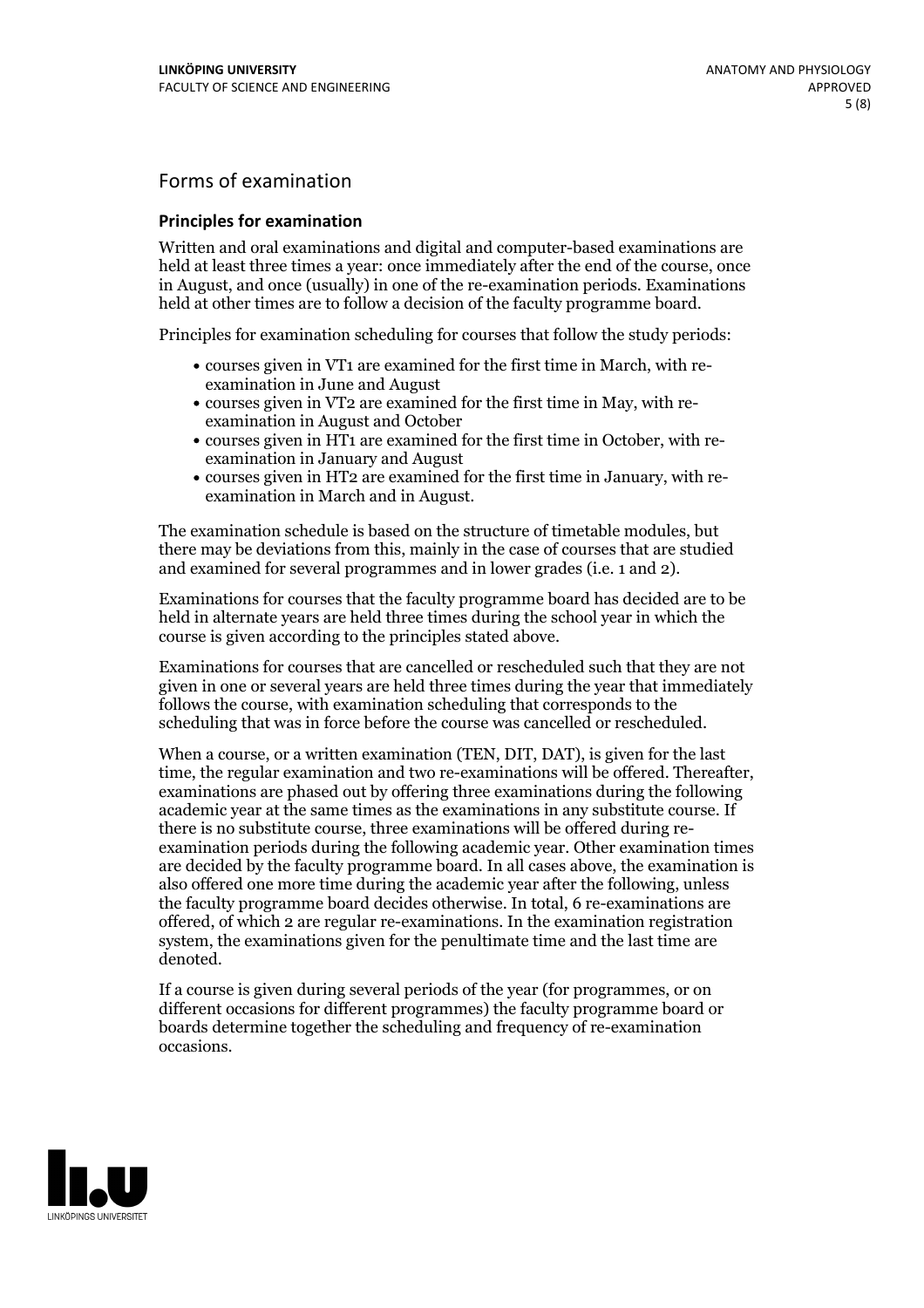### **Retakes of other forms of examination**

Regulations concerning retakes of other forms of examination than written examinations and digital and computer-based examinations are given in the LiU guidelines for examinations and examiners, [http://styrdokument.liu.se/Regelsamling/VisaBeslut/917592.](http://styrdokument.liu.se/Regelsamling/VisaBeslut/917592)

#### **Course closure**

For Decision on Routines for Administration of the Discontinuation of Educational Programs, Freestanding Courses and Courses in Programs, see DNR LiU-2021-04782. After a decision on closure and after the end of the discontinuation period, the students are referred to a replacement course (or similar) according to information in the course syllabus or programme syllabus. If a student has passed some part/parts of a closed program course but not all, and there is an at least partially replacing course, an assessment of crediting can be made. Any crediting of course components is made by the examiner.

#### **Registration for examination**

In order to take an written, digital or computer-based examination, registration in advance is mandatory, see decision in the university's rule book [https://styrdokument.liu.se/Regelsamling/VisaBeslut/622682.](https://styrdokument.liu.se/Regelsamling/VisaBeslut/622682) An unregistered student can thus not be offered a place. The registration is done at the Student Portal or in the LiU-app during the registration period. The registration period opens 30 days before the date of the examination and closes 10 days before the date of the examination. Candidates are informed of the location of the examination by email, four days in advance.

#### **Code of conduct for students during examinations**

Details are given in a decision in the university's rule book: <http://styrdokument.liu.se/Regelsamling/VisaBeslut/622682>.

#### **Retakes for higher grade**

Students at the Institute of Technology at LiU have the right to retake written examinations and digital and computer-based examinations in an attempt to achieve a higher grade. This is valid for all examination components with code "TEN", "DIT" and "DAT". The same right may not be exercised for other examination components, unless otherwise specified in the course syllabus.

A retake is not possible on courses that are included in an issued degree diploma.

#### **Grades**

The grades that are preferably to be used are Fail (U), Pass (3), Pass not without distinction  $(4)$  and Pass with distinction  $(5)$ .

- Grades U, 3, 4, 5 are to be awarded for courses that have written or digital examinations.<br>• Grades Fail (U) and Pass (G) may be awarded for courses with a large
- degree of practical components such as laboratory work, project work and

# **Server Error**

## **502 - Web server received an invalid response while acting as a gateway or proxy server.**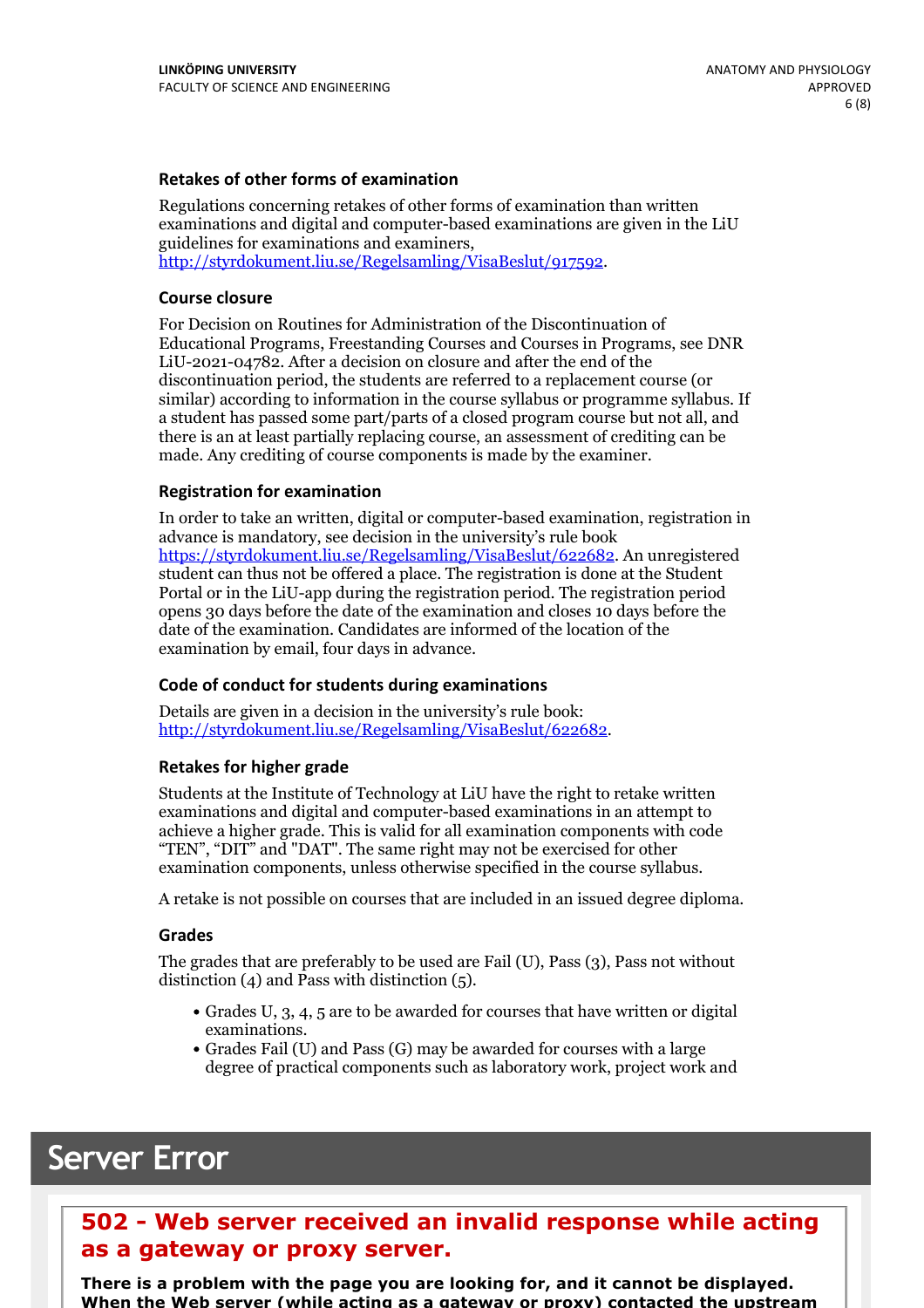group work.<br>• Grades Fail (U) and Pass (G) are to be used for degree projects and other independent work.

#### **Examination components**

The following examination components and associated module codes are used at the Faculty of Science and Engineering:

- Grades U, 3, 4, 5 are to be awarded for written examinations (TEN) and digital examinations (DIT).<br>• Examination components for which the grades Fail (U) and Pass (G) may be
- awarded are laboratory work (LAB), project work (PRA), preparatory written examination (KTR), digital preparatory written examination (DIK), oral examination (MUN), computer-based examination (DAT), home
- assignment (HEM), and assignment (UPG).<br>• Students receive grades either Fail (U) or Pass (G) for other examination components in which the examination criteria are satisfied principally through active attendance such as tutorial group (BAS) or examination item
- (MOM).<br>• Grades Fail (U) and Pass (G) are to be used for the examination components Opposition (OPPO) and Attendance at thesis presentation (AUSK) (i.e. part of the degree project).

In general, the following applies:

- 
- Mandatory course components must be scored and given <sup>a</sup> module code. Examination components that are not scored, cannot be mandatory. Hence, it is voluntary to participate in these examinations, and the voluntariness must be clearly stated. Additionally, if there are any associated conditions to
- the examination component, these must be clearly stated as well.<br>• For courses with more than one examination component with grades U,3,4,5, it shall be clearly stated how the final grade is weighted.

For mandatory components, the following applies (in accordance with the LiU Guidelines for education and examination for first-cycle and second-cycle

[http://styrdokument.liu.se/Regelsamling/VisaBeslut/917592\)](http://styrdokument.liu.se/Regelsamling/VisaBeslut/917592):

If special circumstances prevail, and if it is possible with consideration of the nature of the compulsory component, the examiner may decide to replace the compulsory component with another equivalent component.

For possibilities to alternative forms of examinations, the following applies (in accordance with the LiU Guidelines for education and examination for first-cycle [http://styrdokument.liu.se/Regelsamling/VisaBeslut/917592\)](http://styrdokument.liu.se/Regelsamling/VisaBeslut/917592):

If the LiU coordinator for students with disabilities has granted a student the right to an adapted examination for a written examination in an examination hall, the student has the right to it.

# **Server Error**

## **502 - Web server received an invalid response while acting as a gateway or proxy server.**